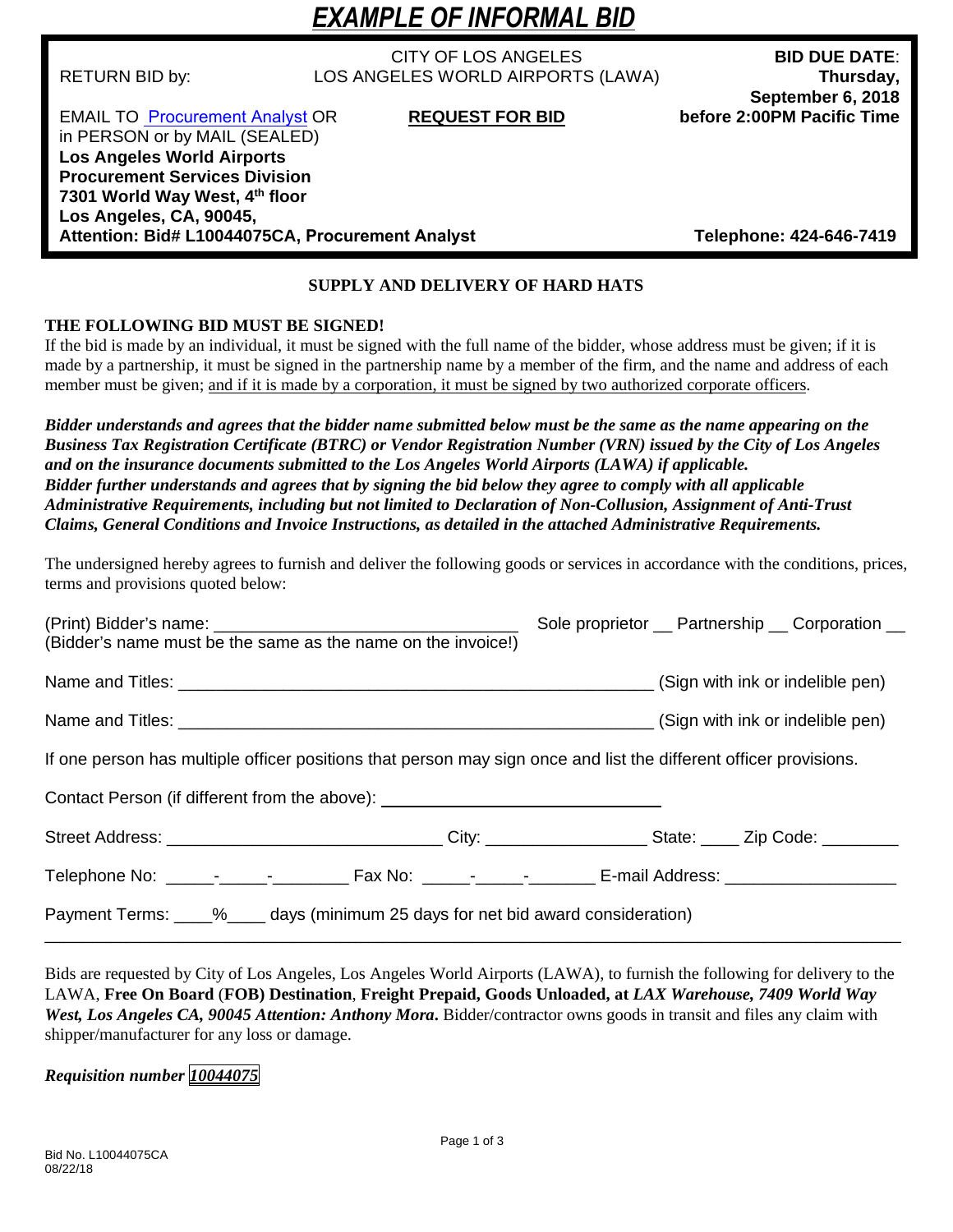# *EXAMPLE OF INFORMAL BID*

# **BID PRICE:**

Enter your bid price for 300 Hard Hats as requested in the specification sheet.

# **State your Bid Total: \$\_\_\_\_\_\_\_\_\_\_\_\_\_\_\_**

# **DELIVERY:**

**Delivery Time** (in number of calendar days): 30

## **NO SUBSITUTIONS:**

The product(s) specified is the **ONLY** product acceptable at this time. **DO NOT SUBSTITUTE**.

## **BID:**

The bid must be made on the bid form provided. The bid must state the amounts for which the bidder proposes to supply all goods/equipment. All blank spaces in the bid must be properly filled in, and the phraseology must not be changed. Any space left blank, any unauthorized addition, condition, limitation, or provision attached to the bid may render it non-responsive and may cause its rejection. Alterations by erasure or interlineation must be explained or noted on the bid over the signature of the bidder. No modification of a bid will be considered. No bid received after the time fixed for receiving them will be considered.

## **Bidders must acknowledge receipt of all addenda in the space provided below:**

| Addendum 1 (if issued) | Addendum 4 (if issued) |
|------------------------|------------------------|
| Signature:             |                        |
| Addendum 2 (if issued) | Addendum 5 (if issued) |
|                        |                        |
| Addendum 3 (if issued) | Addendum 6 (if issued) |

After the bids have been opened and declared, no bid shall be withdrawn except with the consent of the Executive Director. All bids shall be subject to acceptance by the City for three (3) months.

#### **BIDDER'S RESPONSIBILITY:**

The bidder must carefully examine the terms of the RFB, attachments, required forms, and any addenda, and evaluate all of the circumstances and conditions affecting its bid response at its own expense. LAWA is not liable for any cost associated with the development, preparation, transmittal, or presentation of any bid or material submitted.

#### **ADDITIONAL QUANTITIES:**

The City desires the option to purchase additional quantities of above item(s). State if you will accept orders for additional quantities, at the same prices, terms and conditions, provided additional quantities do not exceed that shown above and the City exercises the option before: 08/31/2018.

# **Option Granted \_\_\_\_\_ Option Not Granted \_\_\_\_\_**.

If option is not granted, state length of time above bid prices are good and additional orders are acceptable. Above bid prices are good until:  $\frac{\sqrt{2018}}{2018}$ .